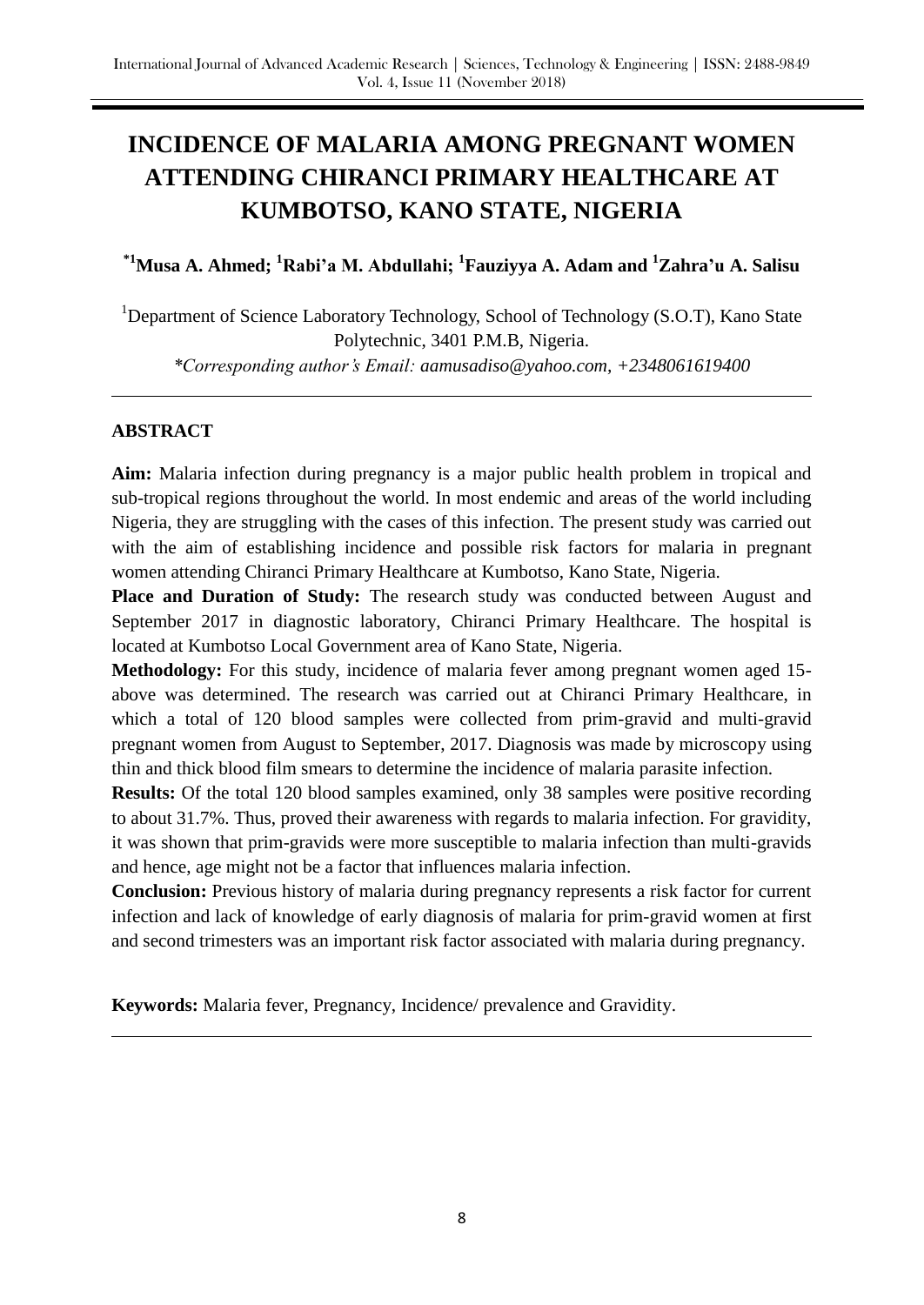# **INTRODUCTION**

Malaria infection during pregnancy remains a serious public health problem in the world. More than 50 million women residing in malaria endemic areas become pregnant every year (WHO, 2004; Terkuile *et al.,* 2003; Menendez *et al.,* 2000). A survey carried out shows that every year at least 24 million pregnancies occur among young women in malicious areas of Africa, yet less than 5% of pregnant women have access to effective interventions (Rogerson *et al.,* 2007). Although malaria during pregnancy might be asymptomatic due to the development of some degree of immunity by mothers residing in areas with stable transmission, it is still associated with unfavorable effects on the mother or the child (Kayentao *et al.,* 2005; Adegnika *et al.,* 2006; Uddenfeldt *et al.,* 2007; Enato *et al.,* 2009; Paulo *et al.,* 2012). For this reason, abortions, stillbirths, premature deliveries and maternal deaths are common phenomena among human population (Feresu *et al.,* 2004; Marchant *et al.,* 2004). Many cases of maternal and perinatal death can be prevented (Hinderaker *et al.,* 2003)

In malaria transmission areas, pregnant women in particular primigravidae are known to be susceptible to malaria and to have higher prevalence and densities of parasitaemia than are non-pregnant women from the same population (Desai *et al.,* 2007). Malaria is a disease transmitted to people by infected female anopheles mosquitoes. The parasites are specifically *Plasmodium species* (*P. sp*ecies) which includes *P. falciparum, P. vivax, P. ovale and P. malariae. Plasmodium species* infection during pregnancy increases the chances of maternal anemia, abortion, still birth pre-maturity and infant low birth weight which is the greatest single risk factor for death in the first month of life (Harrison, 1982; Marguadt and Demaree, 1985; FMH, 2000). Although, four species of Plasmodium can infect human and cause illness, only malaria caused by *P. falciparum* is potentially life threatening and the specie is predominant in Africa (Noston *et al.,* 2005).

The impact of malaria associated with anemia on pregnant women (the risk of death) and fetuses (i.e., low birth weight) has been enormously acknowledged during the last decades, keeping in mind that anemia does not necessarily have to be symptomatic to become a risk factor during pregnancy (Shulman *et al.,* 2002; Menendez *et al.,* 2000). The size of the excess risk varies with the age of the pregnant woman, reflecting cumulative exposure to malaria over a lifetime, and with parity, as a result of pregnancy-specific immunity acquired after exposure to malaria in previous pregnancies. From literatures, other risk associated factors are; nutrition, use of prophylaxis, genetics of the host, genetics of the parasite and level of anti-parasitic immunity (Tako *et al.,* 2005; Paulo *et al.,* 2012).

Several studies were reported in African countries with high indices/ prevalence of malaria transmission (Rogerson *et al.,* 2000; Ladner *et al.,* 2002; Dafallah *et al.,* 2003; Adam and Elbashir, 2005). However, to date, few data were documented for Kano, Nigeria about information regarding malaria during pregnancy. In view of the foregoing, the present study was aimed to assess and analyze the incidence of malaria fever and its possible associated risk factors in pregnant women who attended Chiranci antenatal Healthcare at Kumbotso Kano State.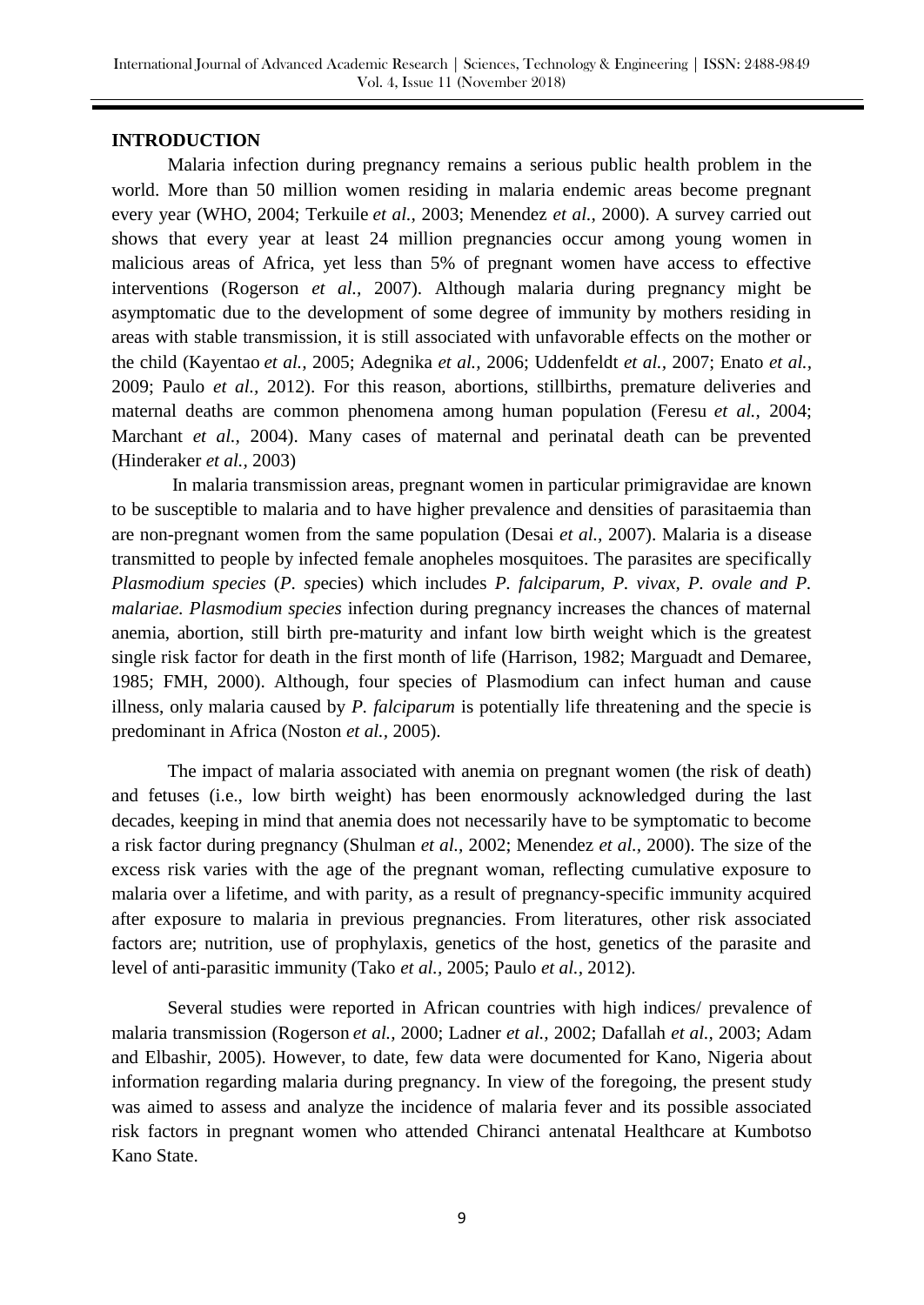# **2.0 MATERIALS AND METHODS**

# **2.1 Blood sample collection and Microscopic examination**

A total of 120 samples of blood were collected from the pregnant women through digital or venous puncture between the ages of 15years to above. The study was carried out August, 2017 to determine the incidence of malaria parasite infection in *thin* and t*hick* blood films. Samples were prepared for parasite detection and estimation of parasitemia. Blood smear and thick drop assays were prepared according to the protocol described by the World Health Organization (WHO, 1991). For each sample, a separate clean and grease-free slide, sterile lancets, 70% ethanol and water absorbent Cotton wool, soft lead pencil, record or register for each sample and detail concerning age, gravidity and name were recorded. Blood smear and thick drop assays were stained with 10% Giemsa dye. Smears were fixed with methanol for one minute before staining. Smears were rated negative when there were no parasites in 200 fields of a thick drop smear in immersion oil (Shute, 1988).Generally all the samples were examined microscopically using x100 objective after thin and thick films staining techniques were carried out.

# **3.0 RESULTS AND DISCUSSION**

The data were collected from a total of 120 pregnant women who attended Chiranci Primary Healthcare at Kumbotso Kano city based on age and gravidity i.e. whether prim gravid (*first Pregnancy)* or multi-gravid (*More than one pregnancy*). The result profiles were summarized in Tables 1 and 2. Briefly, the ages of the women ranged between 15 and above; most women were multiparous (55%), and more were in the first trimester of pregnancy than were in either the second or third trimesters. The results in Table 1 revealed that only 38 samples were positive recording about 31.7% of the total samples.

| Age          | Number of       | <b>Percentage</b>             | Number of       | <b>Percentage</b> | <b>Total</b>  | <b>Percentag</b> |
|--------------|-----------------|-------------------------------|-----------------|-------------------|---------------|------------------|
| Group        | <b>Positive</b> | $\left(\frac{6}{6}\right)$ of | <b>Negative</b> | $(\%)$ of         | <b>Sample</b> | $e($ %) of       |
|              | <b>Sample</b>   | <b>Positive</b>               | <b>Sample</b>   | <b>Negative</b>   |               | <b>Total</b>     |
|              |                 | <b>Sample</b>                 |                 | <b>Sample</b>     |               | <b>Sample</b>    |
| $15 - 20$    | $\overline{5}$  | 4.2%                          | 11              | 9.2%              | 16            | 13.4%            |
| $21 - 26$    | 13              | 10.8%                         | 25              | 20.8%             | 38            | 31.6%            |
| 27           | 20              | 16.7%                         | 46              | 38.3%             | 66            | 55%              |
| Above        |                 |                               |                 |                   |               |                  |
| <b>TOTAL</b> | 38              | 31.7%                         | 82              | 68.3%             | 120           | 100%             |

Table 1: Shows incidence of malaria fever among Pregnant Women based on their age

Based on gravidity, the results in Table 2 have shown that prim-gravids were more susceptible to malaria infection than multi-gravids women recording about 9.2% for prim gravids out of 30 samples and 15.8% for multigravids out of 90 samples. This shows that gravidity as a factor contributes in the distribution of malaria among pregnant women.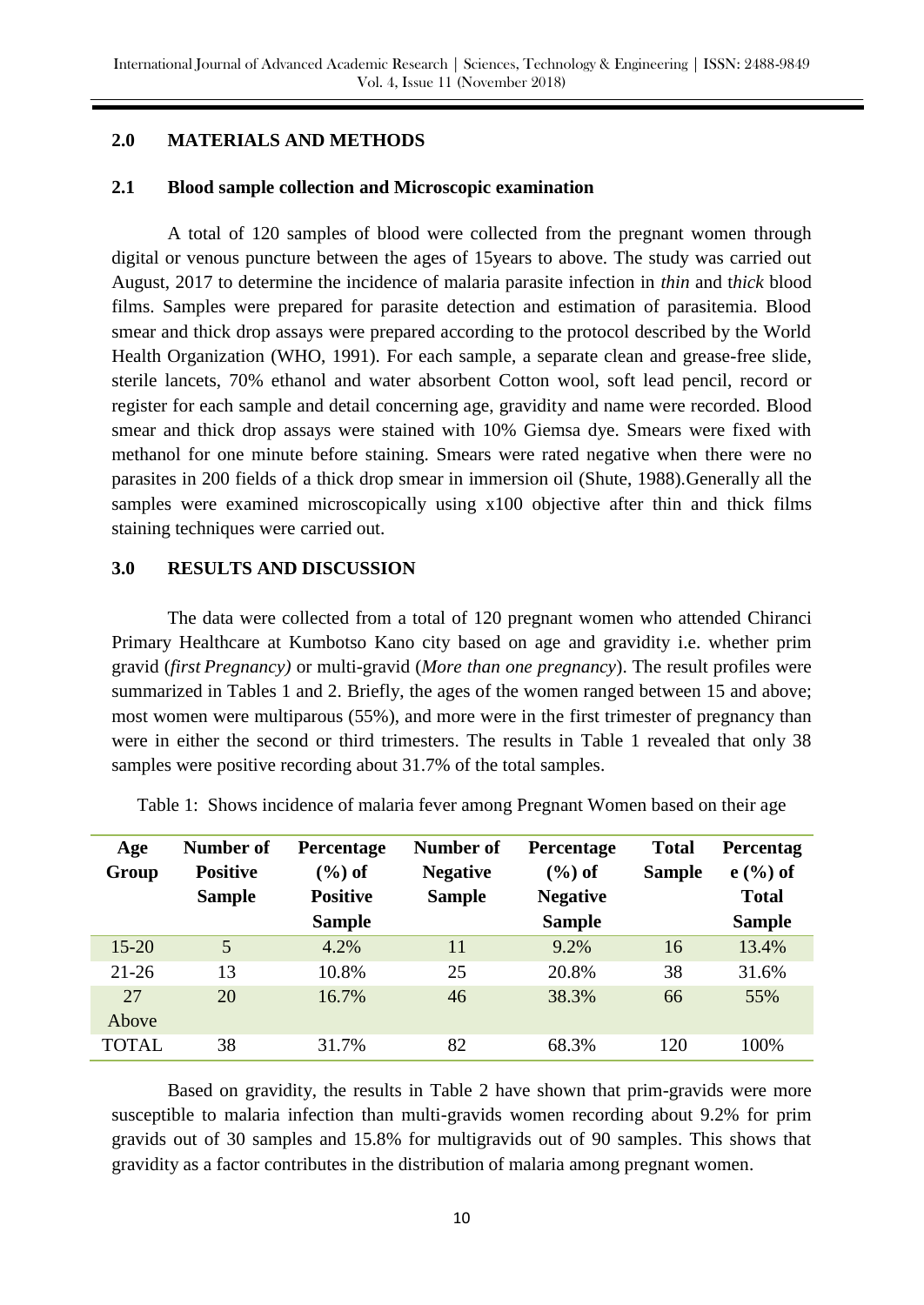| <b>Gravidity</b> | No of           | No of           | $\left( \frac{0}{0} \right)$ | (%)             | <b>Total</b>  | $(\%)$        |
|------------------|-----------------|-----------------|------------------------------|-----------------|---------------|---------------|
|                  | <b>Positive</b> | <b>Negative</b> | <b>Positive</b>              | <b>Negative</b> | <b>Sample</b> | <b>Total</b>  |
|                  | <b>Sample</b>   | <b>Sample</b>   | <b>Sample</b>                | <b>Sample</b>   |               | <b>Sample</b> |
| Prim<br>gravid   | 11              | 19              | 9.2%                         | 15.8%           | 30            | 25%           |
| Multi-<br>gravid | 19              | 71              | 15.8%                        | 69.2%           | 90            | 75%           |
| <b>TOTAL</b>     | 30              | 90              | 25%                          | 75%             | 120           | 100%          |

Table 2: Shows the highest incidence of Malaria Fever based on Gravidity (Prim gravid and multigravid)

TABLE 3: Frequency distribution of malaria parasite infection relative to age group among pregnant women

| Age<br>Group | <b>Frequency</b><br>of Positive<br><b>Sample</b> | <b>Cumulative</b><br><b>Frequency of</b><br><b>Positive Sample</b> | <b>Frequency of</b><br><b>Negative</b><br><b>Sample</b> | <b>Cumulative</b><br><b>Frequency of</b><br><b>Negative Sample</b> |
|--------------|--------------------------------------------------|--------------------------------------------------------------------|---------------------------------------------------------|--------------------------------------------------------------------|
| $15 - 20$    |                                                  |                                                                    | 11                                                      |                                                                    |
| 21-27        | 13                                               | 18                                                                 | 25                                                      | 36                                                                 |
| 28-Above     | 20                                               | 38                                                                 | 46                                                      | 82                                                                 |
| <b>TOTAL</b> | 38                                               | 61                                                                 | 82                                                      | 129                                                                |



Figure 1: A Graph of incidence of malaria parasite infection relative to age group

Table 3 and Figure 1 showed the frequency distribution of the infection which represent the incidence/ prevalence rate, and from the results obtained it was clear that the prevalence rate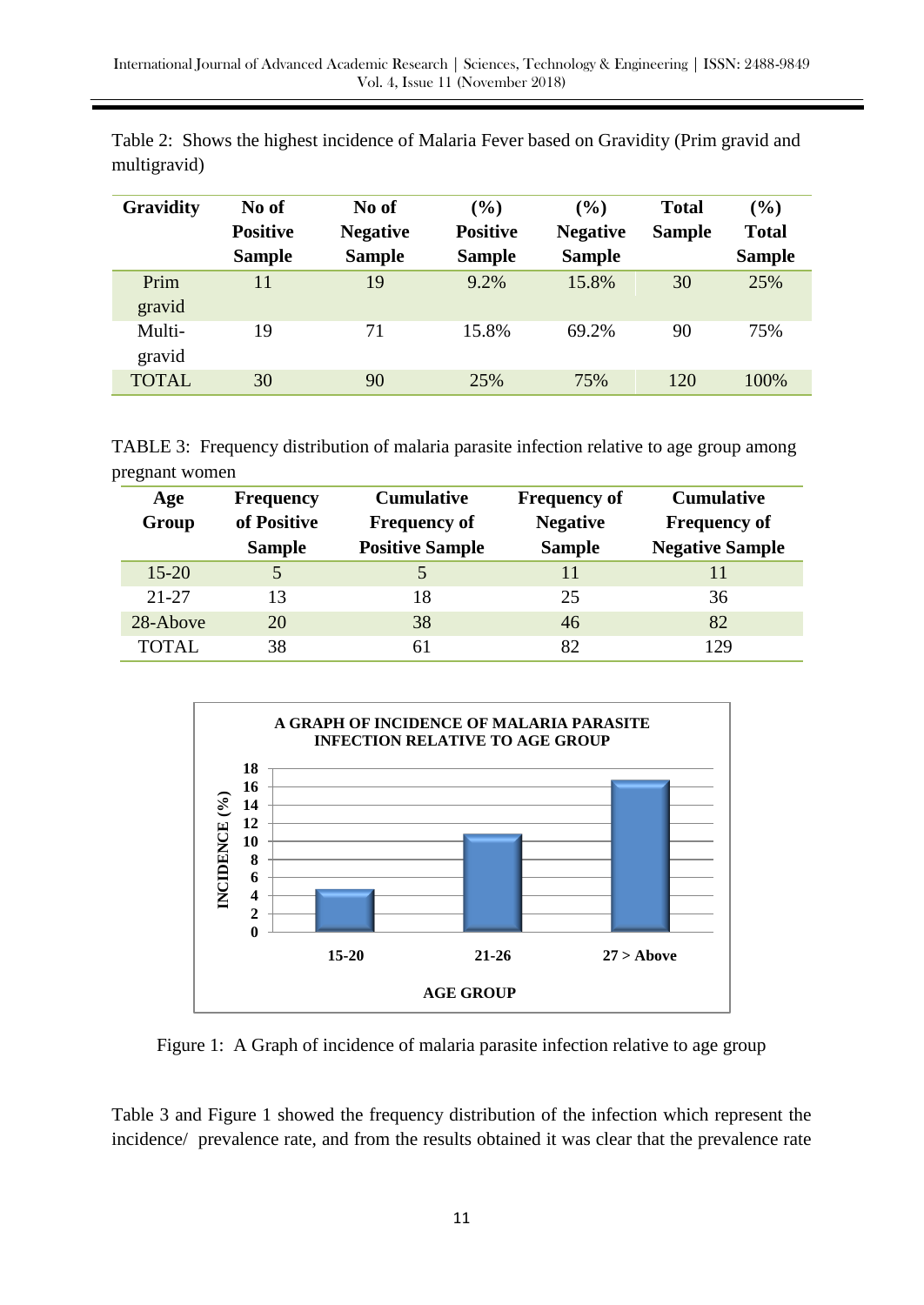of malaria infection at Chiranci Primary Healthcare was very low with only 31.7% as it was may be due to the awareness of the pregnant women attending the hospital.

#### **Discussion**

Malaria is an avoidable cause of maternal and fetal mortality or morbidity. However, the international community has gone far from implementing the necessary interventions to drastically reduce the impact of malaria infection in endemic areas (Vallely *et al.,* 2007). Early diagnosis and adequate treatment are vital requirements for minimizing the incidence of deaths and must be the main components of anti-malaria intervention in many underdeveloped countries (Uddenfeldt *et al.,* 2007; Enato *et al.,* 2009; Vallely *et al.,* 2007).

From the results obtained in the present study, it is clear that the pregnant women attending Chiranci primary healthcare were quite aware of dangers of malaria infection by preventing themselves or taking appropriate preventive measures, this is evidenced by the number of samples and the ones that were diagnosed as positive ones. Of the total 120 blood samples examined, Table 1 shows that the incidence of malaria during pregnancy was  $31.7\%$ of the total samples. This shows that the pregnant women have proved their awareness with regards to malaria parasite infection.

Based on gravidity, it was shown that prim-gravids were more susceptible to malaria infection, this means that prim-gravid women are the most affected than are multigravid ones, and this is similar to what have been reported by Rogerson *et al.,* (2000) and Dicko *et al.,* (2003). In this study, ages of infected women shows no association with malaria. Thus, age might not be a factor that influences malaria parasite infection and this agrees with some findings in the literature (Ladner *et al.,* 2002; *Bouyou et al*., 2005). However, other research works documented in Sub-Saharan Africa reported a significant association between maternal age and malaria during pregnancy (Rogerson *et al.,* 2000; Okoko *et al.,* 2002).

Moreover, women who attended antenatal care during the first and second trimesters of pregnancy were found to exhibit higher incidences/ prevalence of malaria infection. This agrees with the findings of Dicko *et al.,* (2003) in which he named the first trimester as the major risk factor (or period). However, several studies have reported that the second trimester, along with the beginning of the third trimester, as the peak of prevalence (Brabin *et al.,* 1983; Brabin, 1991; Dafallah *et al.,* 2003). Many researches deduced that certain factors were responsible in the distribution of malaria which includes the following; changes to cellular immune responses that would otherwise offer protection, but this increased attractiveness of the pregnant women to mosquitoes. Another risk factor is due to persistent exposure to mosquito bites, adults living in endemic areas develop natural immunity which is mediated through hormonal and immunologic mechanisms is especially useful in pregnancy (Lindsay *et al.,* 2000). Furthermore, lack of knowledge during early diagnosis (i.e. first trimester) of pregnancy is another important factor, this is why prim gravids are more susceptible because more often they lack the knowledge of the signs of early pregnancy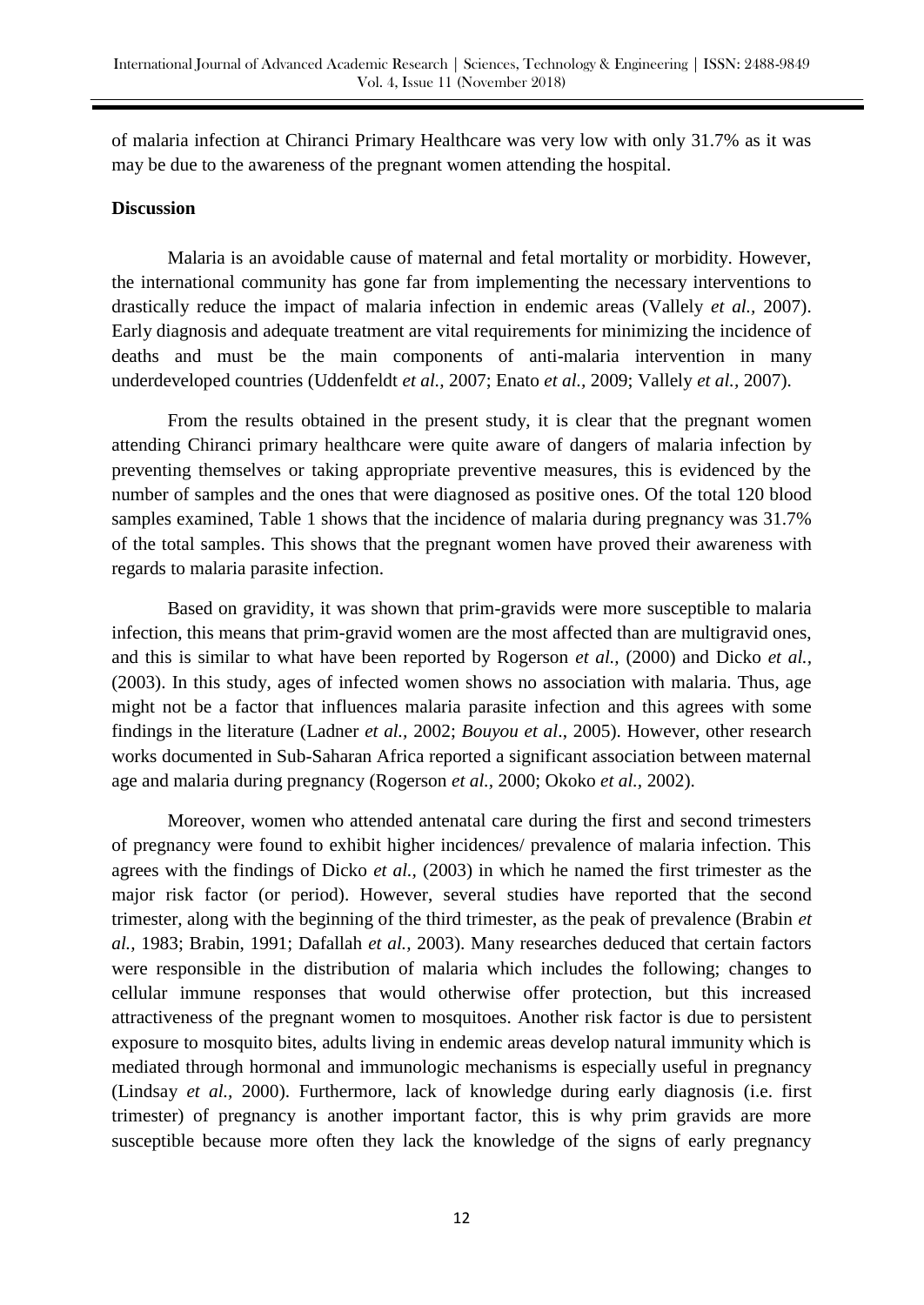which leads to a late diagnosis and before, the infection reaches some level (*Rogerson et al.*, 2007).

# **4.0 CONCLUSION AND RECOMMENDATIONS**

For this study, it can be concluded that the incidence of malaria fever among the pregnant women was very low (31.7%) and it was shown that years or age does not contribute in the distribution of malaria. Therefore, our results suggest that *P. falciparum* is common in pregnant women attending antenatal care at Chiranci primary healthcare. The first and second trimesters of pregnancy seems to represent the highest risk. The intermittent presumptive treatment of malaria during pregnancy recommended currently by the WHO for endemic areas of high malaria transmission was use of Sulfadoxine-pyrimethamine which has been reported as the drug of choice, for its effectiveness to completely eliminate the etiological agent of malaria (i.e. *P. falciparum*).

For this study, microscopy of Giemsa-stained smears was used for diagnosis. In areas where high transmission of malaria takes place, many *P. falciparum* infections during pregnancy stay undetected when only microscopy of Giemsa-stained smears of peripheral blood is used for diagnosis. Therefore, detection of circulating parasitic antigens or detection of parasite-specific DNA using conventional polymerase chain reaction (PCR), nested PCR, or the more recently developed real-time PCR were recommended for effective diagnosis of the parasites.

# **Recommendations**

- 1. Government should adopt the policy of monitoring sanitation to clear bushes mosquito's breeding grounds surrounding houses to prevent rapid increase of the mosquitoes.
- 2. Adequate drainage facilities should be provided to avoid standing water
- 3. Government should make mosquito nets available at affordable prices or free for pregnant women.
- 4. Mosquitoes proof net should be used on windows and doors. Also farms should not be very close to our houses
- 5. Educational campaign on malaria parasite infection in schools, communities, mosques and hospitals should be carried out regularly.
- 6. Government and its various agencies and non-government organization (NGOs) should carry out regular and adequate vaccination programmes against malaria parasite infection.
- 7. Malaria drugs or Antimalarial drugs should be made at affordable and cheap prices.
- 8. Prompt access to treatment with the use of Sulfadoxine-pyrimethamine or combine therapies saves life. If we can apply these and other measures on a wide scale and monitor them carefully, then the burden of malaria infection would be significantly reduced.

# **CONFLICT OF INTEREST**

We declared no conflict of interest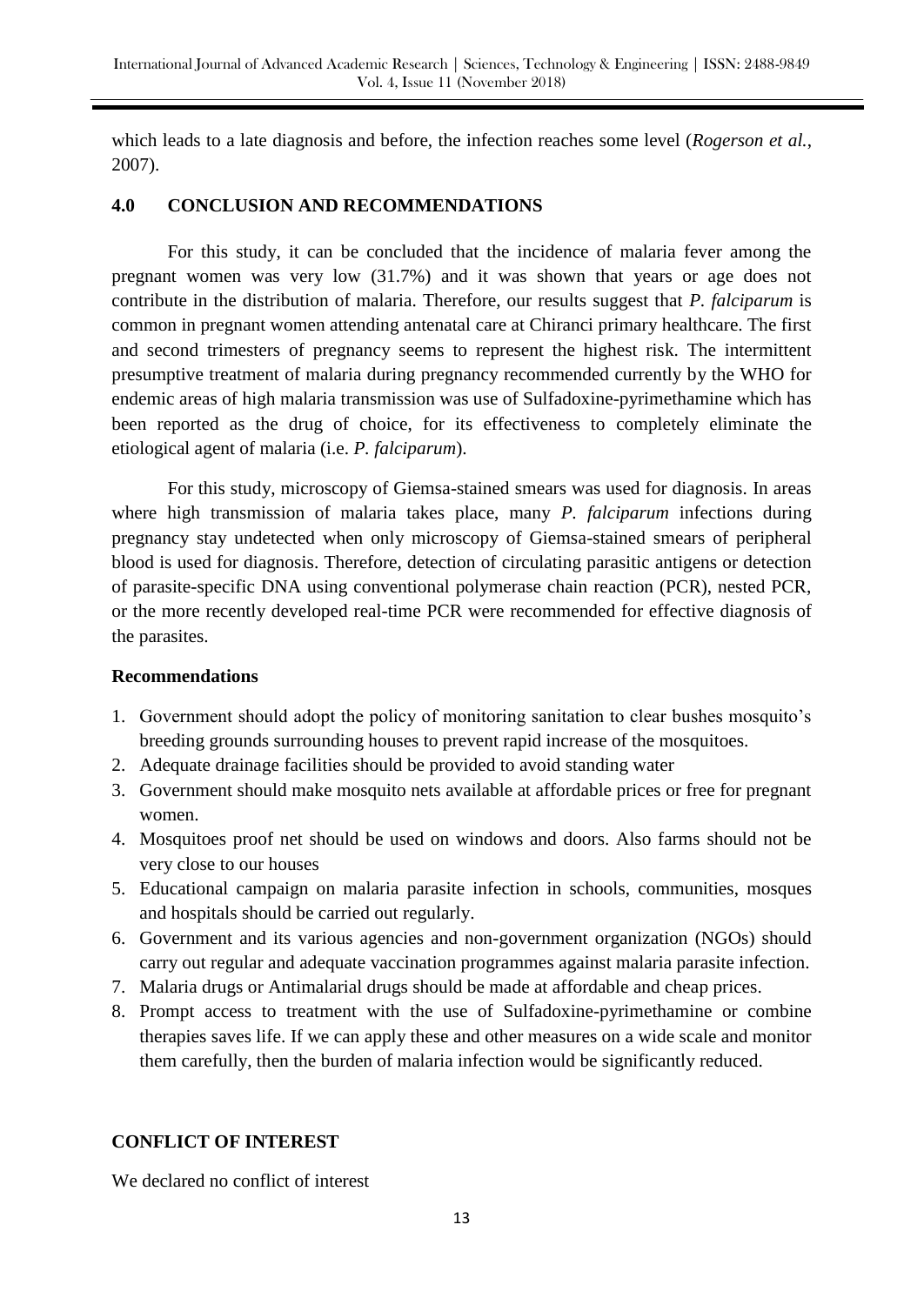## **REFERENCES**

- Adam I, Elbashir MI. (2005). Comments on "Risk factors for malaria infection and anemia for pregnant women in the Sahel area of Bandiagara, Mali" by A. Dicko et al. Acta Trop; 96:60-61.
- Adegnika AA, Verweij JJ, Agnandji ST, Chai SK, Breitling LP, Ramharter M. (2006). Microscopic and sub-microscopic *Plasmodium falciparum* infection, but not inflammation caused by infection, is associated with low birth weight. Am J Trop Med Hyg; 75:798-803.
- Bouyou-Akotet M.k, adegnika A.A., Agnnandj S.T., Ngou-Mila M. E., Kambila M., et al., (2005). Curtisol and susceptibility to malaria during pregnancy. Microbes and infection; 7(11-12): 1217-23.
- Brabin BJ. An analysis of malaria infection in Africa (1983). Bull World Health Organ. 61:1005-1016.
- Brabin BJ. The risk and severity of malaria in pregnant women (1991). Applied Field Research in Malaria Reports N. 1 Geneva: World Health Organization.
- Dafallah SE, El-Agib FH, Bushra GO. (2003). Maternal mortality in a teaching hospital in Sudan. Saudi Med J; 24:369-373.
- Desai M, ter Kuile FO, Nosten F. (2007). Epidemiology and burden of malaria in pregnancy. Lancet Infect Dis. 7:93–104.
- Dicko A, Mantel C, Thera MA, Doumbia S, Diallo M, Diakete M, et al. (2003). Risk factors for malaria infection and anemia for pregnant women in the Sahel area of Bandiagara, Mali. Acta Trop;89:17-23.
- Enato EFO, Mens PF, Okhamafe AO, Okpere EE, Pogoson E, Schallig HDFE (2009). *Plasmodium falciparum* malaria in pregnancy: prevalence of peripheral parasitaemia, anaemia and malaria care-seeking behaviour among pregnant women attending two antenatal clinics in Edo State, Nigeria. J Obstet Gynaecol; 29:301-306.
- Feresu SA, Harlow SD, Woelk GB. (2004). Risk factors for prematurity at Harare Maternity Hospital, Zimbabwe. Int J Epidemiol; 33:1194-1201.
- FMH [Federal ministry of health, 2000]. Malaria situation analysis document Nigeria: Federal Ministry of Health. Vol. (2) P 14.
- Harrison, K.F (1982). *Anaemia Malaria and sickle cell clinics in obstetric and gynecology*. Lancet Infectious diseases. Vol. 9 (3): 445-474.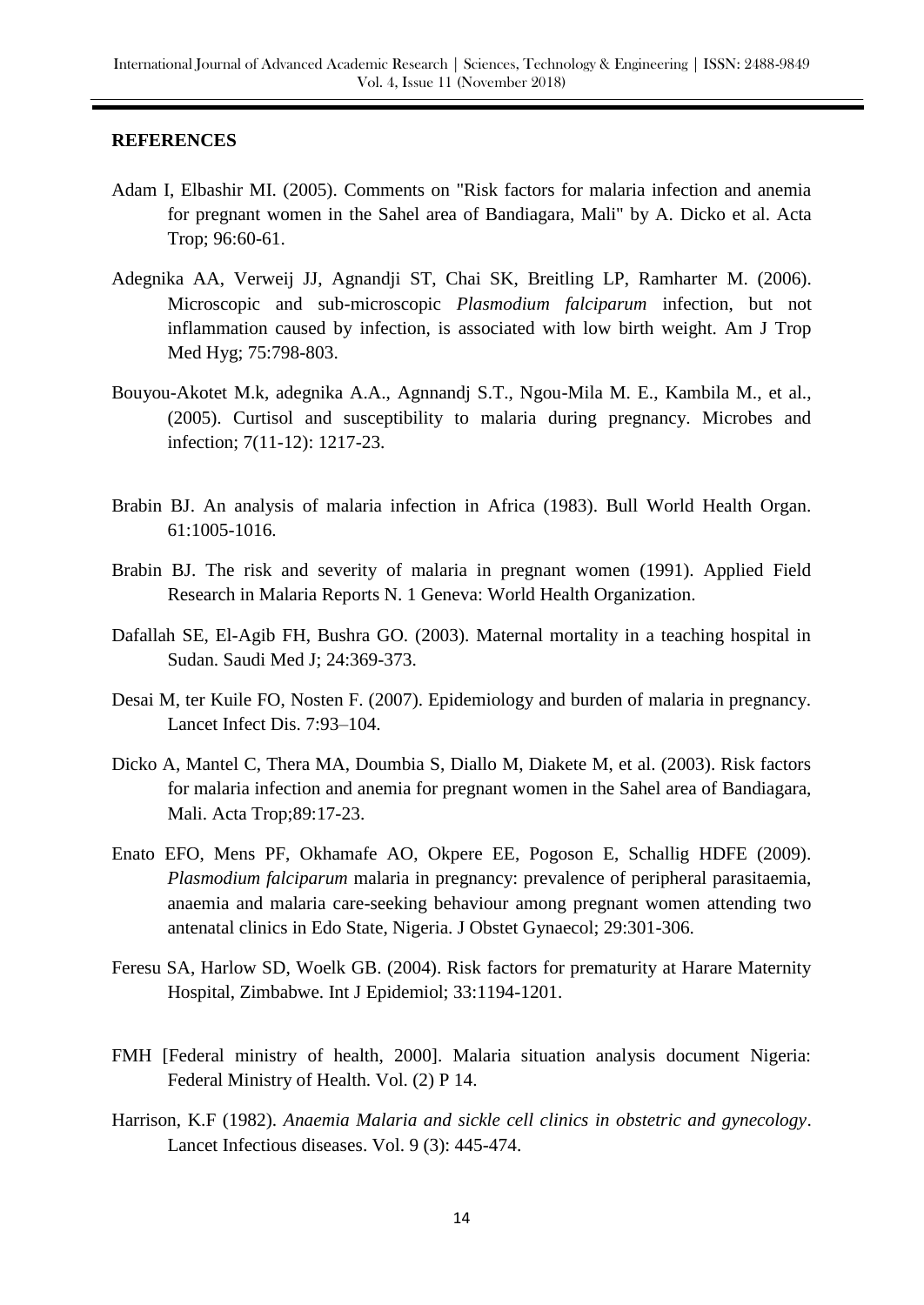- Hinderaker SG, Olsen BE, Bergajo PB. (2003). Avoidable stillbirths and neonatal deaths in rural Tanzania. BJOG; 110:616-623.
- Kayentao K, Kodio M, Newman RD, Maiga H, Doumtabe D, Ongoiba A. (2005). Comparison of intermittent preventive treatment with chemoprophylaxis for the prevention of malaria during pregnancy in Mali. J Infect Dis 2005;191:109-116.
- Ladner J, Leroy V, Simonon A, Karita E, Bogaerats J, Clercq AD, et al. (2002). HIV infection, malaria, and pregnancy: aprospective cohort study in Kigali, Rwanda. Am J Trop Med Hyg; 66:56-60.
- Ladner J, Leroy V, Simonon A, Karita E, Bogaerats J, Clercq AD, et al. (2002). HIV infection, malaria, and pregnancy: aprospective cohort study in Kigali, Rwanda. Am J Trop Med Hyg 2002; 66:56-60.
- Lindsay S. Ansell J., Selman C., Cox Y. Hamitton K., Walranve G. (2000). Effect of pregnancy on exposure to malaria mosquitoes Lancet:355 (9219): 1972-1975.
- Marchant T, Schellenberg JA, Nathan R. (2004). Anaemia in pregnancy and infant mortality in Tanzania. Trop Med Int Health; 9:262-266.
- Marquadt and Demaree. (1985). Migration of Plasmodium sporozoite through cells before infection. Lancet disease; 291:441-144.
- Menendez C, Fleming AF, Alonso PL. (2000). Malaria-related anaemia. Parasitol Today; 16: 469-476.
- Menendez C, Ordi J, Ismail MR. (2000). The impact of placental malaria on gestational age and birth weight. J Infect Dis; 181:1740-1745.
- Noston F ,Desal m ,kulle F,mcGready, R Asamoah k,Brabin B ,New man R. (2005). Epidemiology and burden of malaria in pregnancy. Lancet Infectious diseases. 7(2):93-104.
- Okoko BJ, Ota MO, Yamuah LK. (2002). Influence of placental malaria infection on foetal outcome in the Gambia: twenty years after Ian McGregor. J Health Popul Nutr 2002;20:4-11.
- Paulo AC., Bianor VC., Luzia G., Virgílio ER., Luís V., Henrique S. (2012). *Plasmodium falciparum* infection in pregnant women attending antenatal care in Luanda, Angola. Med. Trop. vol.45 no.3. http://dx.doi.org/10.1590/S0037 86822012000300017.
- Rogerson S.J. Hviid L, Duffy P. Leke K, Tylor D. (2007). Malaria in pregnancy; Pathogenesis and Immunity. Lancet Infectious diseases 7 (2): 105-17.